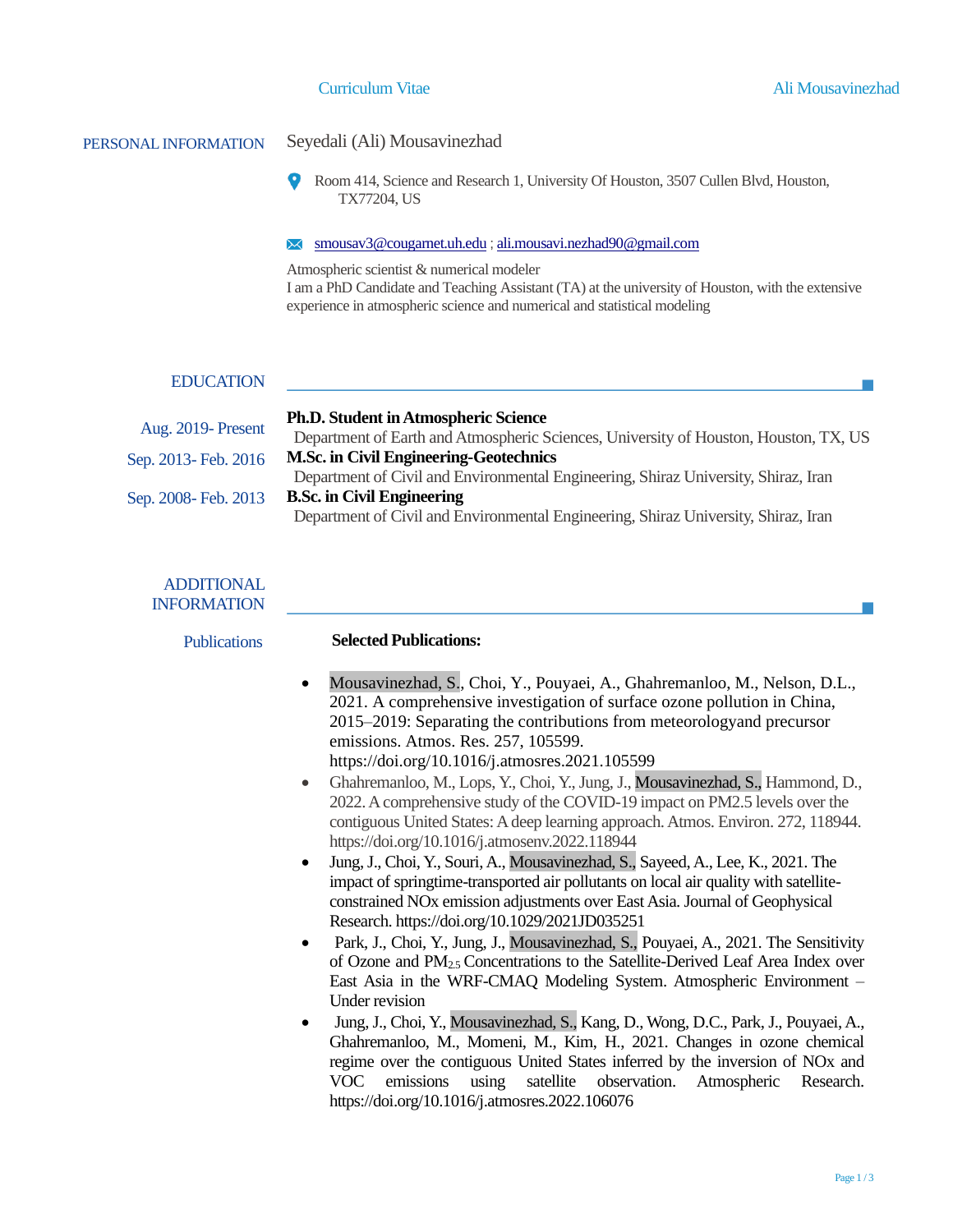- Pouyaei, A., Choi, Y., Jung, J., Mousavinezhad, S., Momeni, M., Song, C. H., 2021. Investigating the long-range transport of particulate matter in East Asia: Introducing a new Lagrangian diagnostic tool. Atmospheric Environment. https://doi.org/10.1016/j.atmosenv.2022.119096
- Ghahremanloo, M., Lops, Y., Choi, Y., Jung, J., Mousavinezhad, S., Hammond, D., 2022. A comprehensive study of the COVID-19 impact on PM2.5 levels over the contiguous United States: A deep learning approach. Atmos. Environ. 272, 118944. https://doi.org/10.1016/j.atmosenv.2022.118944

#### Projects and Research **Experiences** • Working on a project funded by NASA and titled "Inverse Modeling UsingAura OMI andAI Deep Learning Approach to Investigate NOx, HCHO, and Ozone Sensitivity for a Historical Period over the Continental United States", [Award: Award 80NSSC20K0948 - 19-AURAST19-0043], ongoing project Description: Deriving the sensitivity of ozone to its primary sources using the high order direct decoupled method (HDDM) method coupled with the CMAQ model and artificial intelligence (AI)-based HDDM and using this sensitivity for inverse modeling.

• Working on a project supported by National Institute of Environment Research (NIER), funded by the Ministry of Environment (MOE) of the Republic of Korea (NIER-2020-01-02-006) and titled "Estimating top-down emission inventory for gaseous and particulate air pollutants by using satellite retrievals and combined satellite aerosol datasets over East Asia", ongoing project

Description: In this research, we aim to build an advanced system for estimating top-down emission inventory by using satellite retrievals and numerical modeling over East Asia for the year 2019. The target species are primary particulate matter and its gaseous precursor species such as nitrogen dioxide and sulfate dioxide since secondary aerosols over East Asia

• Working on a project supported by the FRIEND (Fine Particle Research Initiative in East Asia Considering National Differences) Project through the National Research Foundation of Korea (NRF) funded by the Ministry of Science and ICT [\(2020M3G1A1114619\)](https://www.sciencedirect.com/science/article/pii/S0169809521001514#gts0015) and titled "Development of a hybrid stochasticdeterministic approach for air pollution forecasting, source apportionment, and policy formation", ongoing project

Description: Developing WRF-MCIP-CMAQ modeling platfrom to improve its ability to simulate the air constituent behavior to both improve the air quality forecasting and source apportionement for policy purposes

## Work Experience

- Graduate research assistant (RA) at the UH numerical and artificial intelligence modeling group, University of Houston, Houston, TX, US (Part-Time) (2019 – Present)
- Civil Engineer at Shining Copper, Tehran, Iran (Full time) (2018 2019)
- Civil Engineer at PRSS (Pishro Raahe Sanate Sahel), Shiraz, Iran (Fulltime)  $(2017 - 2018)$